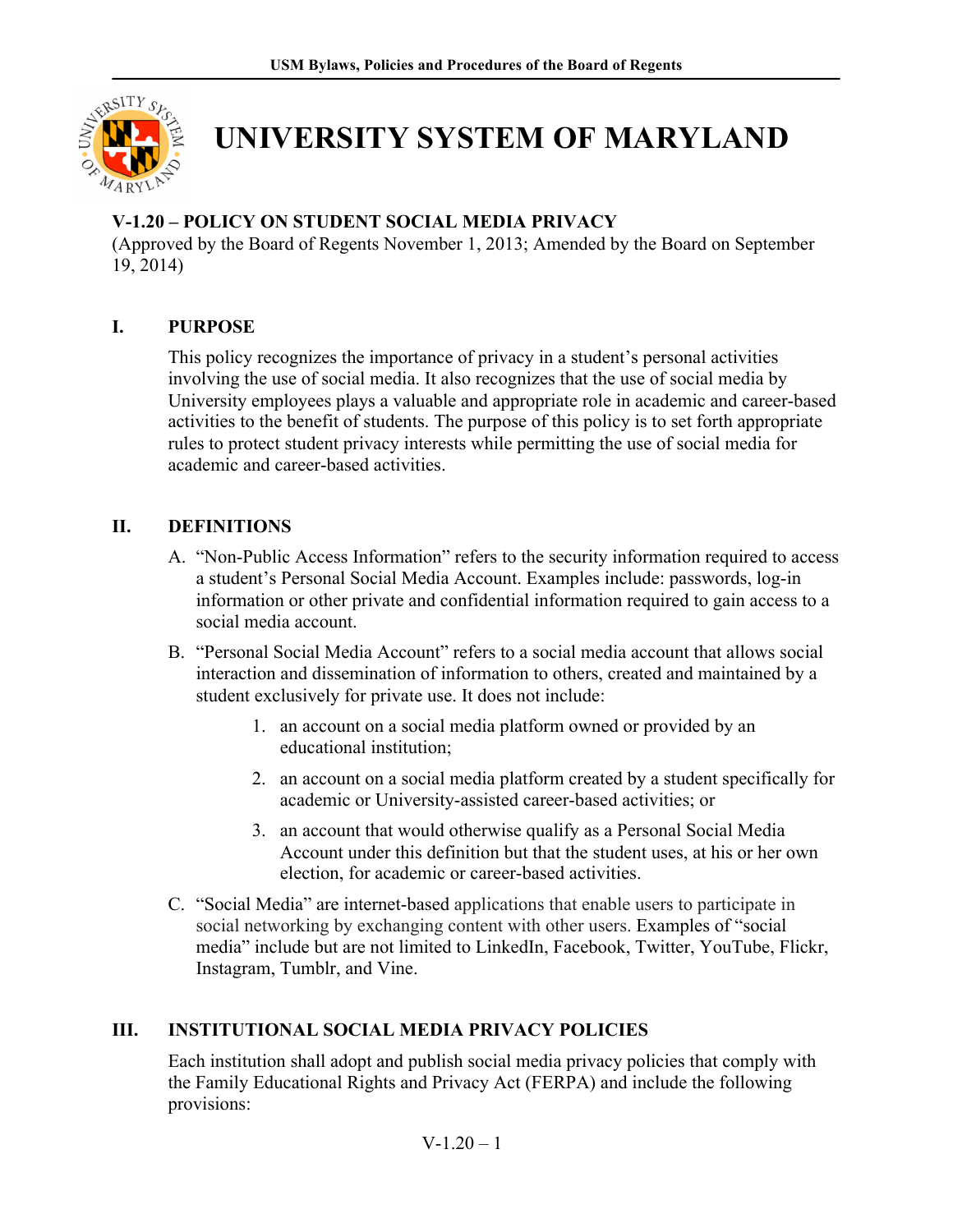- A. University employees shall not require, request, or suggest that a student or prospective student disclose Non-Public Access Information pertaining to their Personal Social Media Accounts.
- B. University employees shall not require that a student or prospective student change the privacy settings on a Personal Social Media Account.
- C. University employees shall not require a student or a prospective student to designate a University employee or agent of the University as a "friend" a "follower" or any other designation that would afford the employee or agent access to a student's Personal Social Media Account.
- D. University employees shall not require a student or a prospective student to log onto a Personal Social Media Account in the presence of a University employee or agent of the institution.
- E. University employees shall not require that a student provide names of the social media platforms that he/she employs.

# **IV. DISCIPLINE**

University employees shall not suspend, expel, discipline or otherwise penalize a student or prospective student for refusing to provide information in response to a request that is prohibited under Section III of this Policy.

## **V. LIMITATIONS**

This Policy does not prohibit the following activities:

- A. University employees may require a student to access a social media account, share information from a social media account, or create a (generic) social media account as part of a required or optional academic assignment or career-based activity provided that:
	- 1. the student has the option, at his or her own election, to complete the assignment or activity by using an existing Personal Social Media Account or by creating a generic social media account;
	- 2. access is limited to the academic or career-based activity;
	- 3. the student is not required to provide Non-Public Access Information;
	- 4. the academic or career-based activity is designed and administered in a manner that is consistent with the institution's FERPA obligations.

University employees are encouraged to obtain unit-level approval before instituting academic or career-based activities involving access to such accounts. In addition, University employees are encouraged to provide notice to students, in syllabi or other relevant written publications, when use of such accounts is required.

B. University employees may request a student to allow them to see content on the student's Personal Social Media Account for the purpose of fulfilling University

 $V-1.20 - 2$